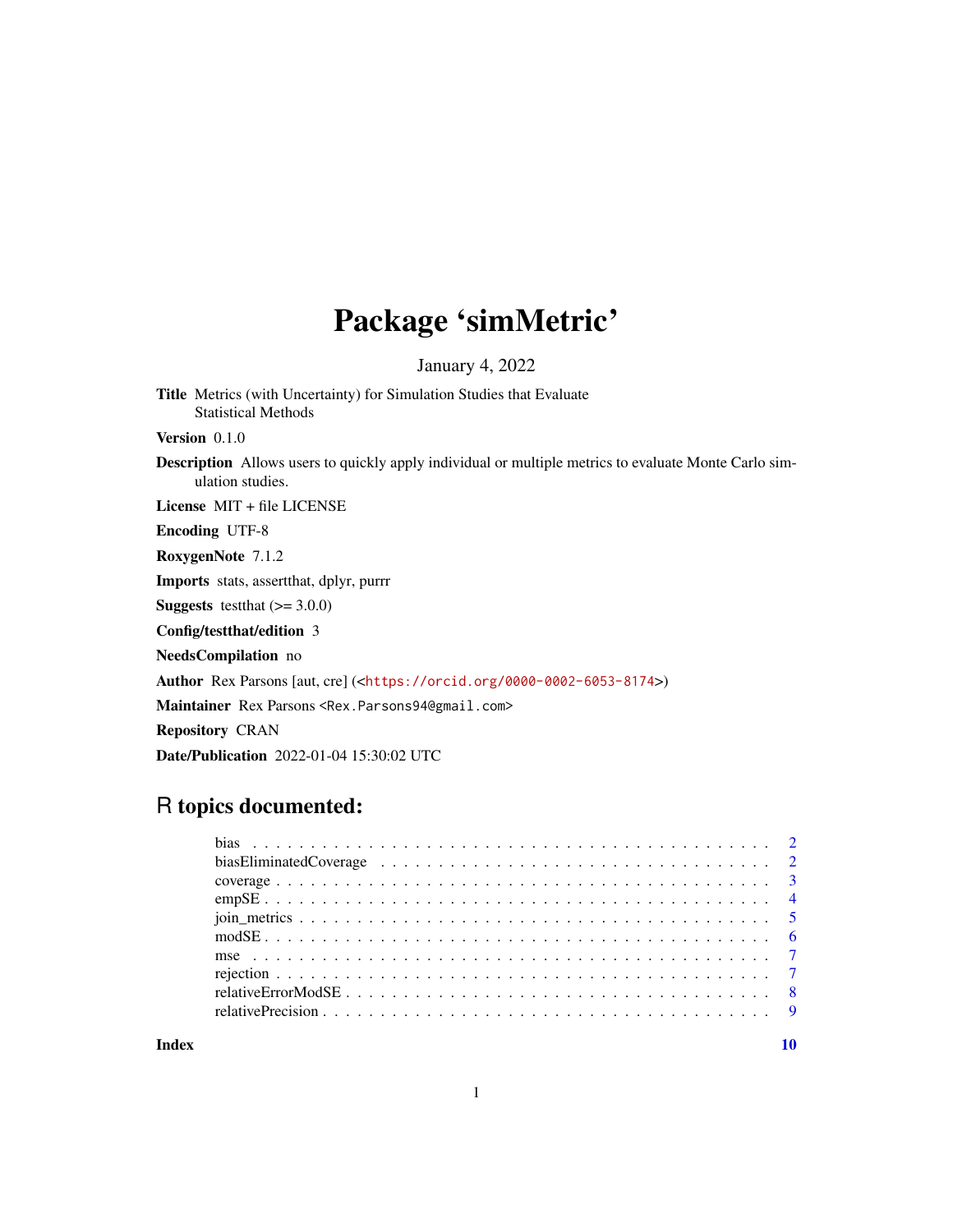<span id="page-1-0"></span>

#### Description

Calculates the bias of the model estimates from the true value and the Monte Carlo standard error for this estimate.

#### Usage

```
bias(true_value, estimates, get = c("bias", "bias_mcse"), na.rm = FALSE, ...)
```
#### Arguments

| true_value | The true value which is being estimated.                                                                 |
|------------|----------------------------------------------------------------------------------------------------------|
| estimates  | A numeric vector containing the estimates from the model(s).                                             |
| get        | A character vector containing the values returned by the function.                                       |
| na.rm      | A logical value indicating whether NA values for estimates should be removed<br>before bias calculation. |
| .          | Additional arguments to be ignored.                                                                      |

#### Value

A named vector containing the estimate and the Monte Carlo standard error for the bias.

#### Examples

bias(true\_value=0, estimates=rnorm(100))

biasEliminatedCoverage

*Calculate the bias-eliminated coverage*

#### Description

Estimate the bias-eliminated coverage and the Monte Carlo standard error of this estimate given a vector of confidence intervals and the true value.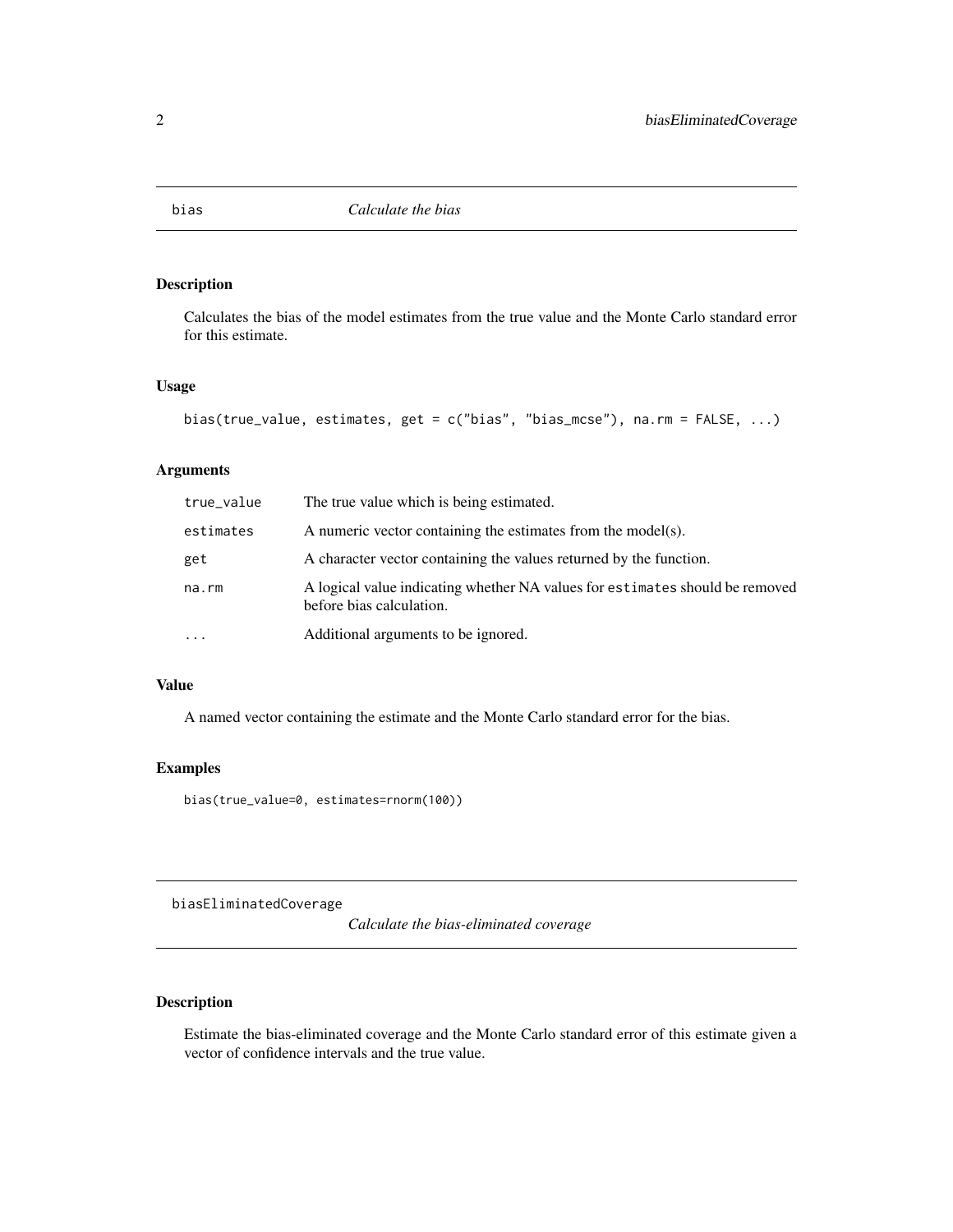#### <span id="page-2-0"></span>coverage 3

#### Usage

```
biasEliminatedCoverage(
  estimates,
  ll,
  ul,
  get = c("biasEliminatedCoverage", "biasEliminatedCoverage_mcse"),
 na.rm = FALSE,
  ...
\mathcal{L}
```
#### Arguments

| estimates | A numeric vector containing the estimates from the model(s).                                                |
|-----------|-------------------------------------------------------------------------------------------------------------|
| -11       | A numeric vector containing the lower limits of the confidence intervals.                                   |
| ul        | A numeric vector containing the upper limits of the confidence intervals.                                   |
| get       | A character vector containing the values returned by the function.                                          |
| na.rm     | A logical value indicating whether NA values for ll and ul should be removed<br>before coverage estimation. |
| $\cdot$   | Additional arguments to be ignored.                                                                         |

#### Value

A named vector containing the estimate and the Monte Carlo standard error for the coverage.

#### Examples

```
biasEliminatedCoverage(estimates=rnorm(4), 1l=c(-1, -1, -1, -1), ul=c(1, 1, 1, -0.5))
```
coverage *Calculate the coverage*

#### Description

Estimate the coverage and the Monte Carlo standard error of this estimate given a vector of confidence intervals and the true value.

#### Usage

```
coverage(
  true_value,
  ll,
 ul,
  get = c("coverage", "coverage_mcse"),
 na.rm = FALSE,
  ...
)
```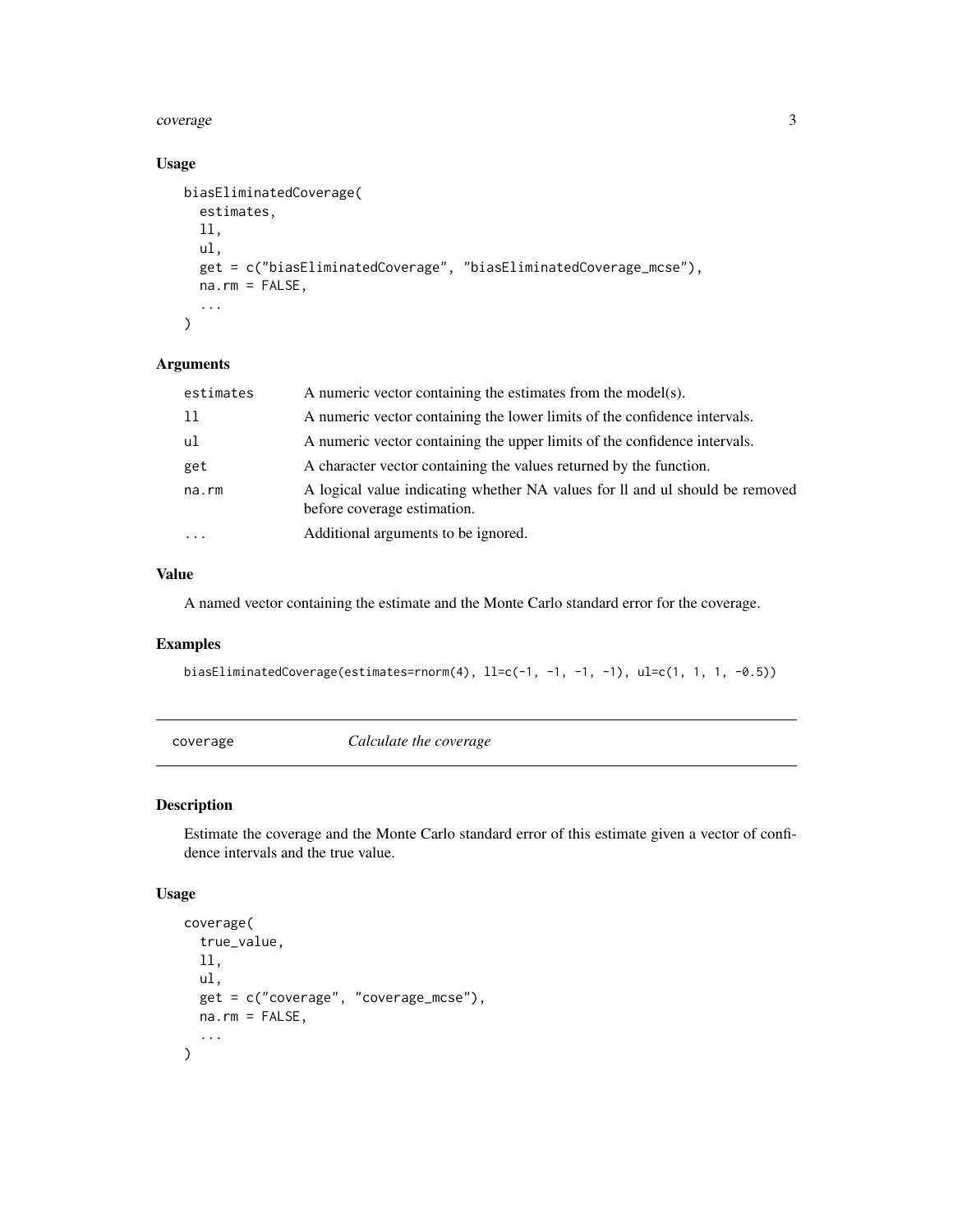#### <span id="page-3-0"></span>Arguments

| true_value | The true value which should be covered by the interval.                                                     |
|------------|-------------------------------------------------------------------------------------------------------------|
| -11        | A numeric vector containing the lower limits of the confidence intervals.                                   |
| ul         | A numeric vector containing the upper limits of the confidence intervals.                                   |
| get        | A character vector containing the values returned by the function.                                          |
| na.rm      | A logical value indicating whether NA values for Il and ul should be removed<br>before coverage estimation. |
| $\cdots$   | Additional arguments to be ignored.                                                                         |

#### Value

A named vector containing the estimate and the Monte Carlo standard error for the coverage.

#### Examples

```
coverage(true_value=0, ll=c(-1, -1, -1, -1), ul=c(1, 1, 1, -0.5))
```

|  | empSE | Calculate the empirical standard error |
|--|-------|----------------------------------------|
|--|-------|----------------------------------------|

#### Description

Calculates the empirical standard error of the model estimates and its Monte Carlo standard error.

#### Usage

```
empSE(estimates, get = c("empSE", "empSE_mcse"), na.rm = FALSE, ...)
```
#### Arguments

| estimates | A numeric vector containing the estimates from the model(s).                                              |
|-----------|-----------------------------------------------------------------------------------------------------------|
| get       | A character vector containing the values returned by the function.                                        |
| na.rm     | A logical value indicating whether NA values for estimates should be removed<br>before empSE calculation. |
| $\ddotsc$ | Additional arguments to be ignored.                                                                       |

#### Value

A named vector containing the estimate and the Monte Carlo standard error for the empirical standard error.

#### Examples

```
empSE(estimates=rnorm(100))
```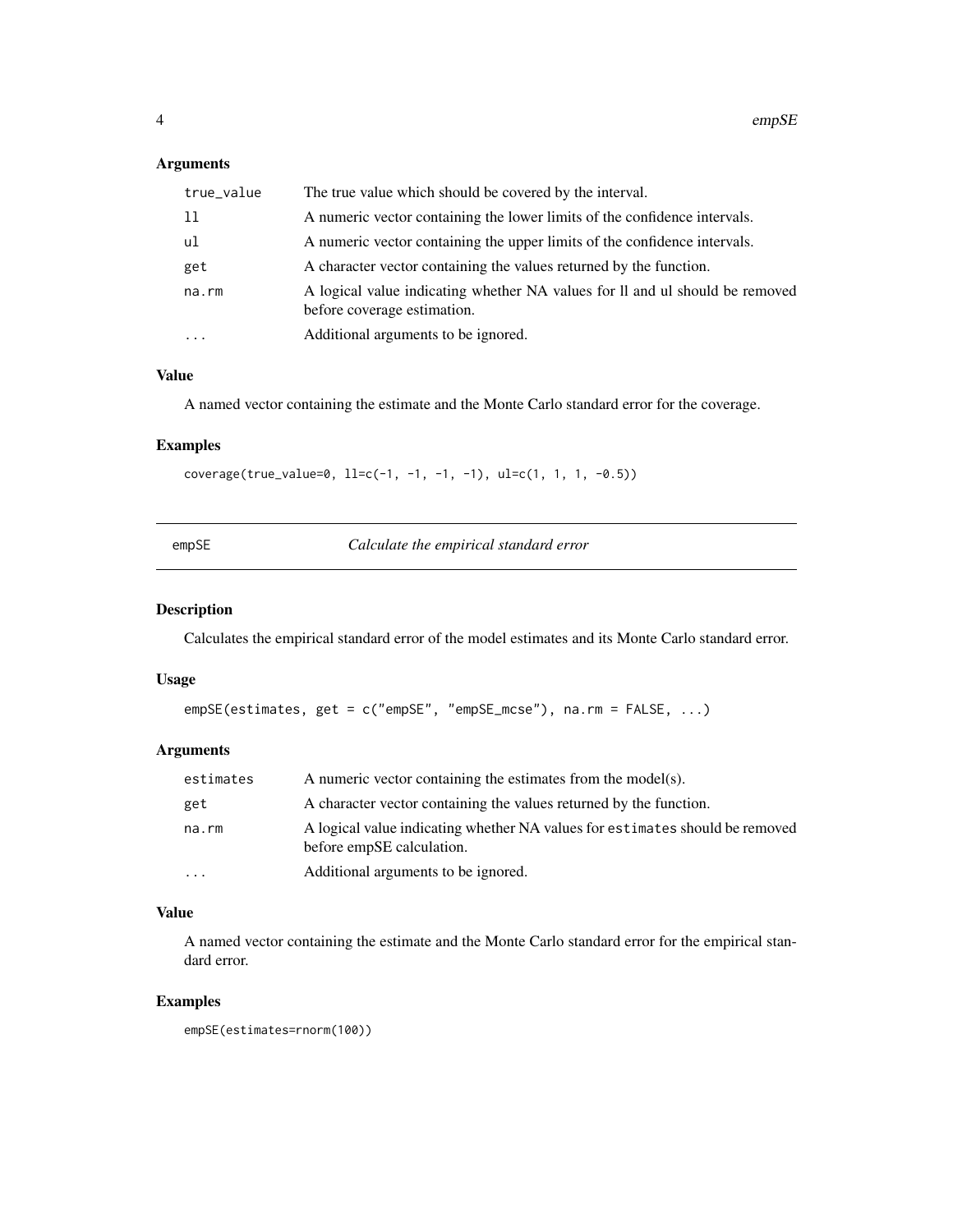<span id="page-4-0"></span>join\_metrics *Join metrics*

#### Description

Calculate and join selected evaluation metrics given a data.frame of simulation study results Provides a fast way to add multiple metrics and their Monte Carlo standard errors.

#### Usage

```
join_metrics(
  data,
  id_cols,
  metrics = c("coverage", "mse", "modSE"),
  true_value = NULL,
  ll\_col = NULL,ul_col = NULL,estimates_col = NULL,
  se\_col = NULL,p_{col} = NULL,
  alpha = 0.05)
```
#### Arguments

| data          | A data frame that contains results from simulation study and the necessary<br>columns to compute metrics.             |
|---------------|-----------------------------------------------------------------------------------------------------------------------|
| id_cols       | Column name(s) on which to group data and calculate metrics.                                                          |
| metrics       | A vector of metrics to be calculated.                                                                                 |
| true_value    | The true parameter to be estimated.                                                                                   |
| $ll\_col$     | Name of the column that contains the lower limit of the confidence intervals.<br>(Required for calculating coverage.) |
| $ul_{col}$    | Name of the column that contains the upper limit of the confidence intervals.<br>(Required for calculating coverage.) |
| estimates_col | Name of the column that contains the parameter estimates. (Required for calcu-<br>lating bias, empSE, and mse.)       |
| se_col        | Name of the column that contains the standard errors. (Required for calculating<br>modSE.                             |
| $p_{col}$     | Name of the column that contains the p-values. (Required for calculating rejec-<br>tion.)                             |
| alpha         | The nominal significance level specified. (Required for calculating rejection.)                                       |

#### Value

data.frame containing metrics and id\_cols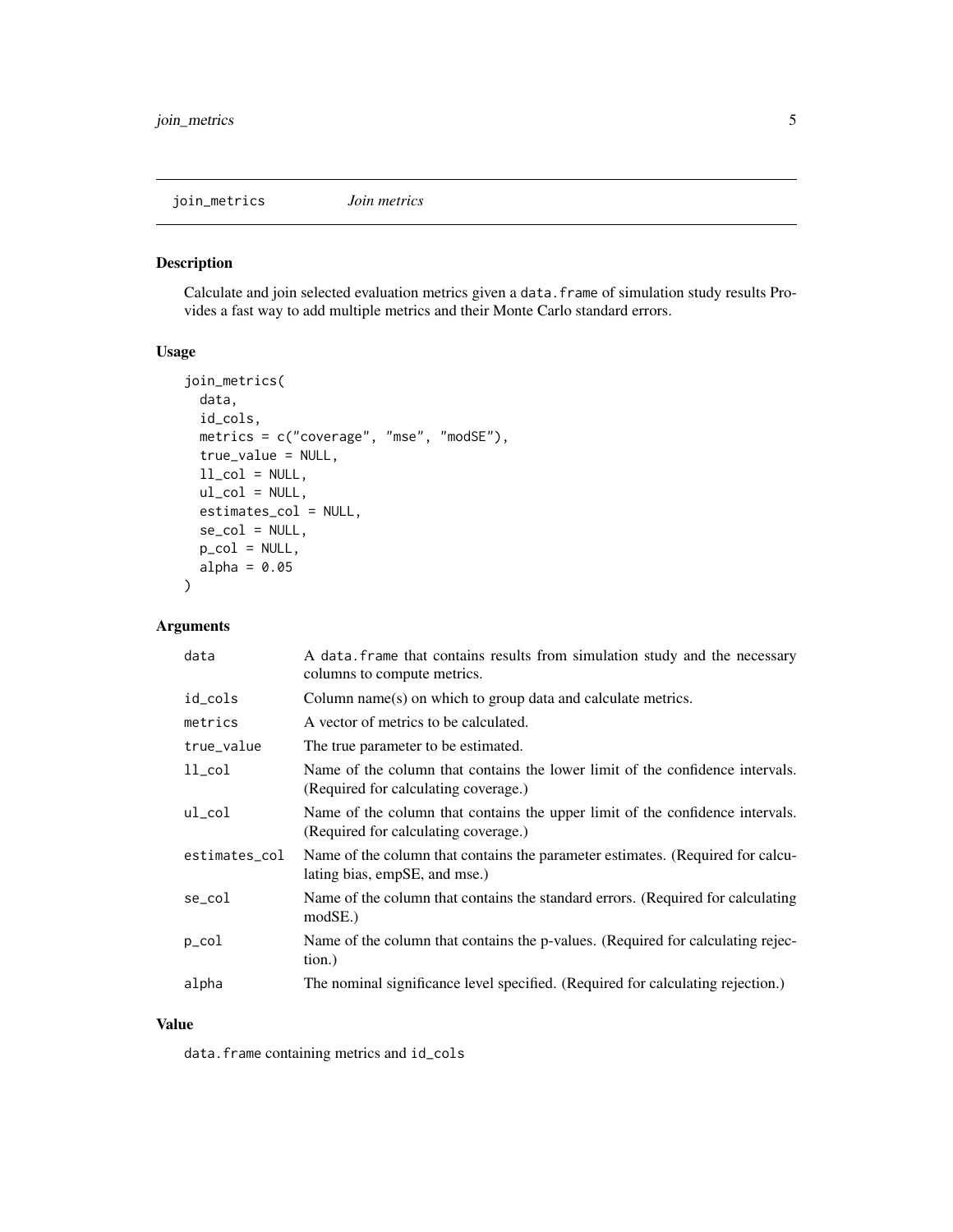6 modSE

#### Examples

```
simulations_df <- data.frame(
  idx=rep(1:10, 100),
  idx2=sample(c("a", "b"), size=1000, replace=TRUE),
  p_value=runif(1000),
  est=rnorm(n=1000),
  conf.ll= rnorm(n=1000, mean=-20),
  conf.ul= rnorm(n=1000, mean=20)
\lambdares <- join_metrics(
  data=simulations_df,
  id_cols=c("idx", "idx2"),
  metrics=c("rejection", "coverage", "mse"),
  true_value=0,
  ll_col="conf.ll",
  ul_col="conf.ul",
  estimates_col="est",
  p_col="p_value",
\lambda
```
modSE *Calculates the average model standard error*

#### Description

Calculates the average model standard error and the Monte Carlo standard error of this estimate.

#### Usage

modSE(se, get = c("modSE", "modSE\_mcse"), na.rm = FALSE, ...)

#### Arguments

| se       | A numeric vector containing the standard errors from the model(s).                                 |
|----------|----------------------------------------------------------------------------------------------------|
| get      | A character vector containing the values returned by the function.                                 |
| na.rm    | A logical value indicating whether NA values for se should be removed before<br>modSE calculation. |
| $\cdots$ | Additional arguments to be ignored.                                                                |

#### Value

A named vector containing the estimate and the Monte Carlo standard error for the average model standard error.

#### Examples

```
modSE(se=runif(n=20, min=1, max=1.5))
```
<span id="page-5-0"></span>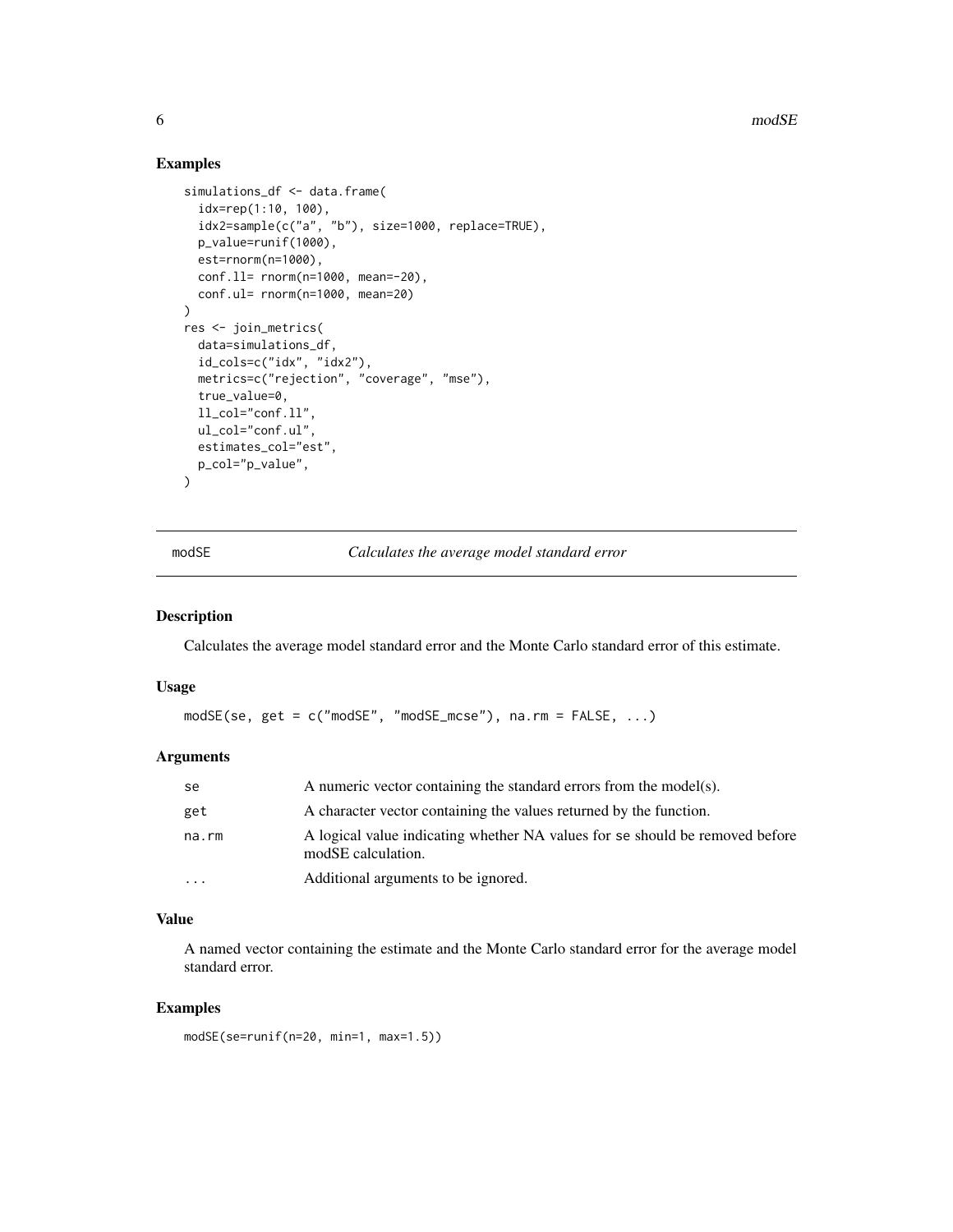#### Description

Calculates the Mean Squared Error of the model estimates from the true value and the Monte Carlo standard error for this estimate.

#### Usage

```
mse(true_value, estimates, get = c("mse", "mse_mcse"), na.rm = FALSE, ...)
```
#### Arguments

| true_value          | The true value which is being estimated.                                                                |
|---------------------|---------------------------------------------------------------------------------------------------------|
| estimates           | A numeric vector containing the estimates from the model(s).                                            |
| get                 | A character vector containing the values returned by the function.                                      |
| na.rm               | A logical value indicating whether NA values for estimates should be removed<br>before MSE calculation. |
| $\cdot \cdot \cdot$ | Additional arguments to be ignored.                                                                     |

#### Value

A named vector containing the estimate and the Monte Carlo standard error for the bias.

#### Examples

mse(true\_value=0, estimates=rnorm(100))

rejection *Calculate the rejection*

#### Description

Calculates the rejection (%) of the model p-values, according to the specified alpha, and the Monte Carlo standard error for this estimate.

#### Usage

```
rejection(
  p,
  alpha = 0.05,
  get = c("rejection", "rejection_mcse"),
 na.rm = FALSE,
  ...
\mathcal{E}
```
<span id="page-6-0"></span>mse aangeste van die 19de eeu n.C. In die 19de eeu n.C. In die 19de eeu n.C. 2014 v.C. 2014 is die 19de eeu n.C. 2014 is die 19de eeu n.C. 2014 is die 19de eeu n.C. 2014 is die 19de eeu n.C. 2014 is die 19de eeu n.C. 2014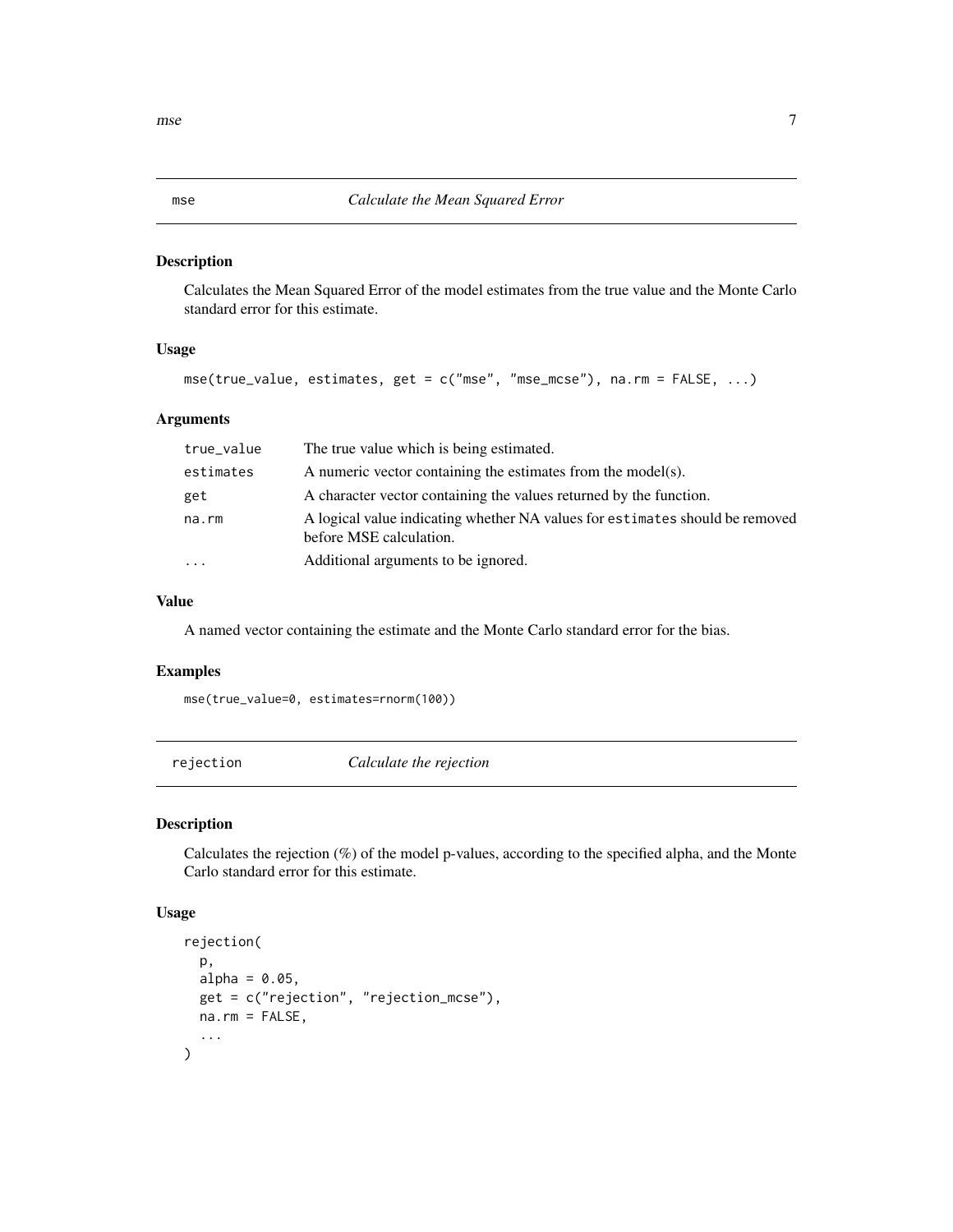#### <span id="page-7-0"></span>Arguments

| p.        | P-values from the models.                                                                             |
|-----------|-------------------------------------------------------------------------------------------------------|
| alpha     | The nominal significance level specified. The default is $0.05$ .                                     |
| get       | A character vector containing the values returned by the function.                                    |
| na.rm     | A logical value indicating whether NA values for p should be removed before<br>rejection calculation. |
| $\ddotsc$ | Additional arguments to be ignored.                                                                   |

#### Value

A named vector containing the estimate and the Monte Carlo standard error for the rejection.

#### Examples

```
rejection(p=runif(200, min=0, max=1))
```
relativeErrorModSE *Calculates the relative (%) error in model standard error*

#### Description

Calculates the relative (%) error in model standard error and the (approximate) Monte Carlo standard error of this estimate.

#### Usage

```
relativeErrorModSE(
  se,
 estimates,
 get = c("relativeErrorModSE", "relativeErrorModSE_mcse"),
 na.rm = FALSE,...
)
```
#### Arguments

| se        | A numeric vector containing the standard errors from the model(s).                                                         |
|-----------|----------------------------------------------------------------------------------------------------------------------------|
| estimates | A numeric vector containing the estimates from the model(s).                                                               |
| get       | A character vector containing the values returned by the function.                                                         |
| na.rm     | A logical value indicating whether NA values for se and estimates should be<br>removed before modSE and empSE calculation. |
| .         | Additional arguments to be ignored.                                                                                        |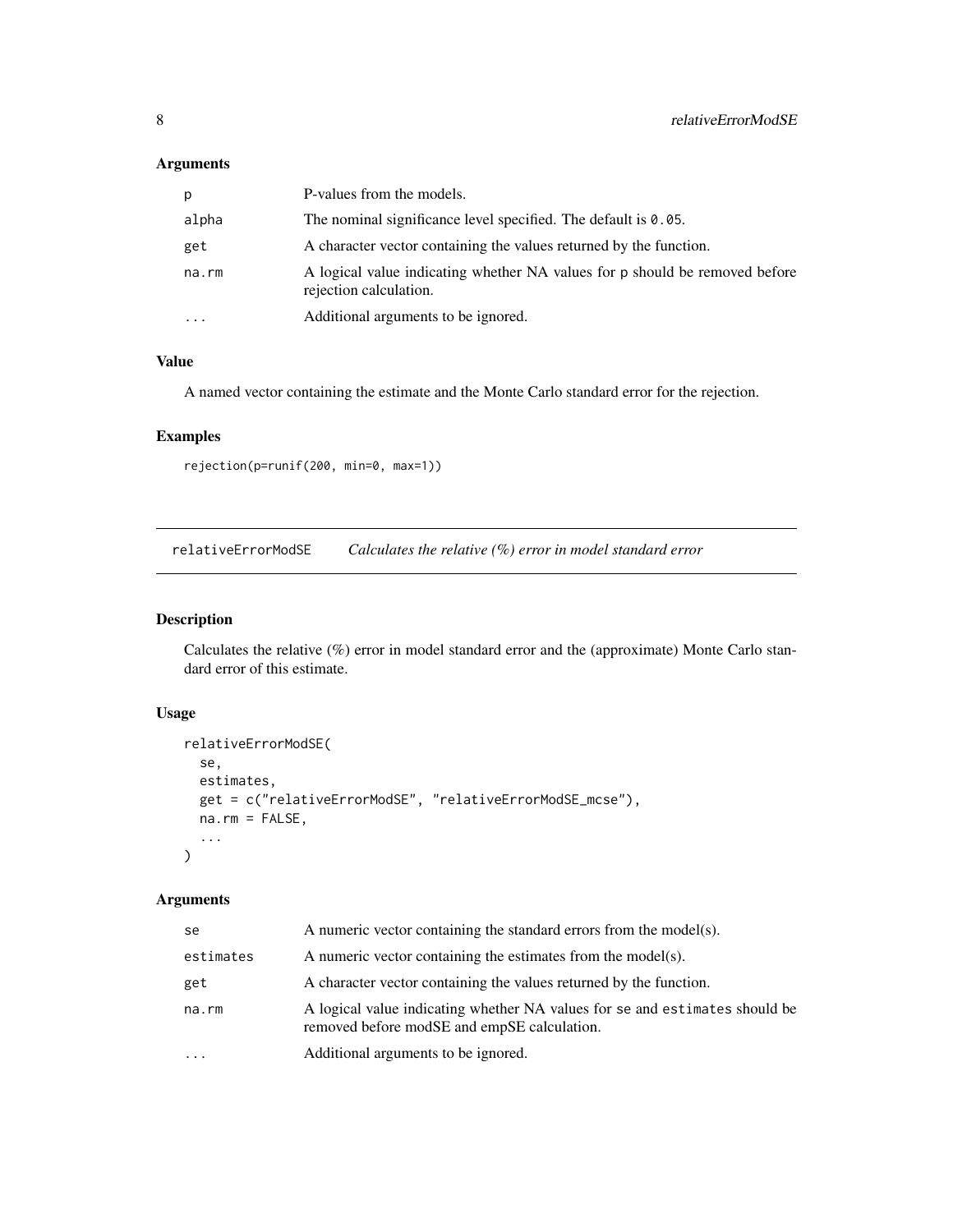#### <span id="page-8-0"></span>relativePrecision 9

#### Value

A named vector containing the estimate and the Monte Carlo standard error for the relative (%) error in model standard error.

#### Examples

relativeErrorModSE(se=rnorm(n=1000, mean=10, sd=0.5), estimates=rnorm(n=1000))

relativePrecision *Calculates the relative (%) increase in precision between two methods*

#### Description

Calculates the relative  $(\%)$  increase in precision between two competing methods (B vs A). As this metric compares two methods directly, it cannot be used in join\_metrics().

#### Usage

```
relativePrecision(
 estimates_A,
  estimates_B,
 get = c("relativePrecision", "relativePrecision_mcse"),
 na.rm = FALSE
\lambda
```
#### Arguments

| estimates_A | A numeric vector containing the estimates from model A.                                                   |
|-------------|-----------------------------------------------------------------------------------------------------------|
| estimates_B | A numeric vector containing the estimates from model B.                                                   |
| get         | A character vector containing the values returned by the function.                                        |
| na.rm       | A logical value indicating whether NA values for estimates should be removed<br>before empSE calculation. |

#### Value

A named vector containing the estimate and the Monte Carlo standard error for the relative (%) increase in precision of method B versus method A.

#### Examples

relativePrecision(estimates\_A=rnorm(n=1000), estimates\_B=rnorm(n=1000))